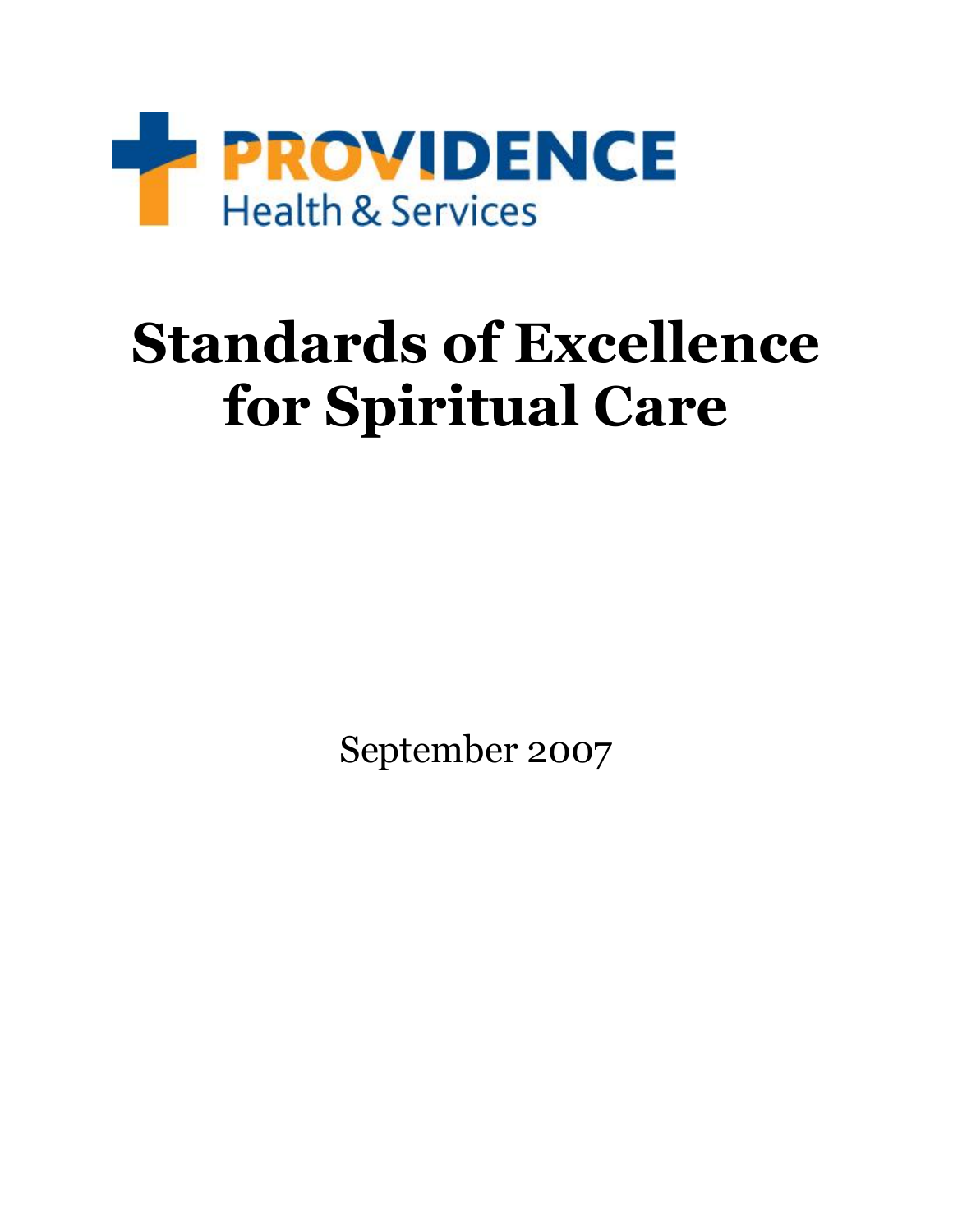## **CONTENTS**

| APPENDIX 1: TYPICAL DUTIES OF A LEADER OF SPIRITUAL CARE 15 |  |
|-------------------------------------------------------------|--|
|                                                             |  |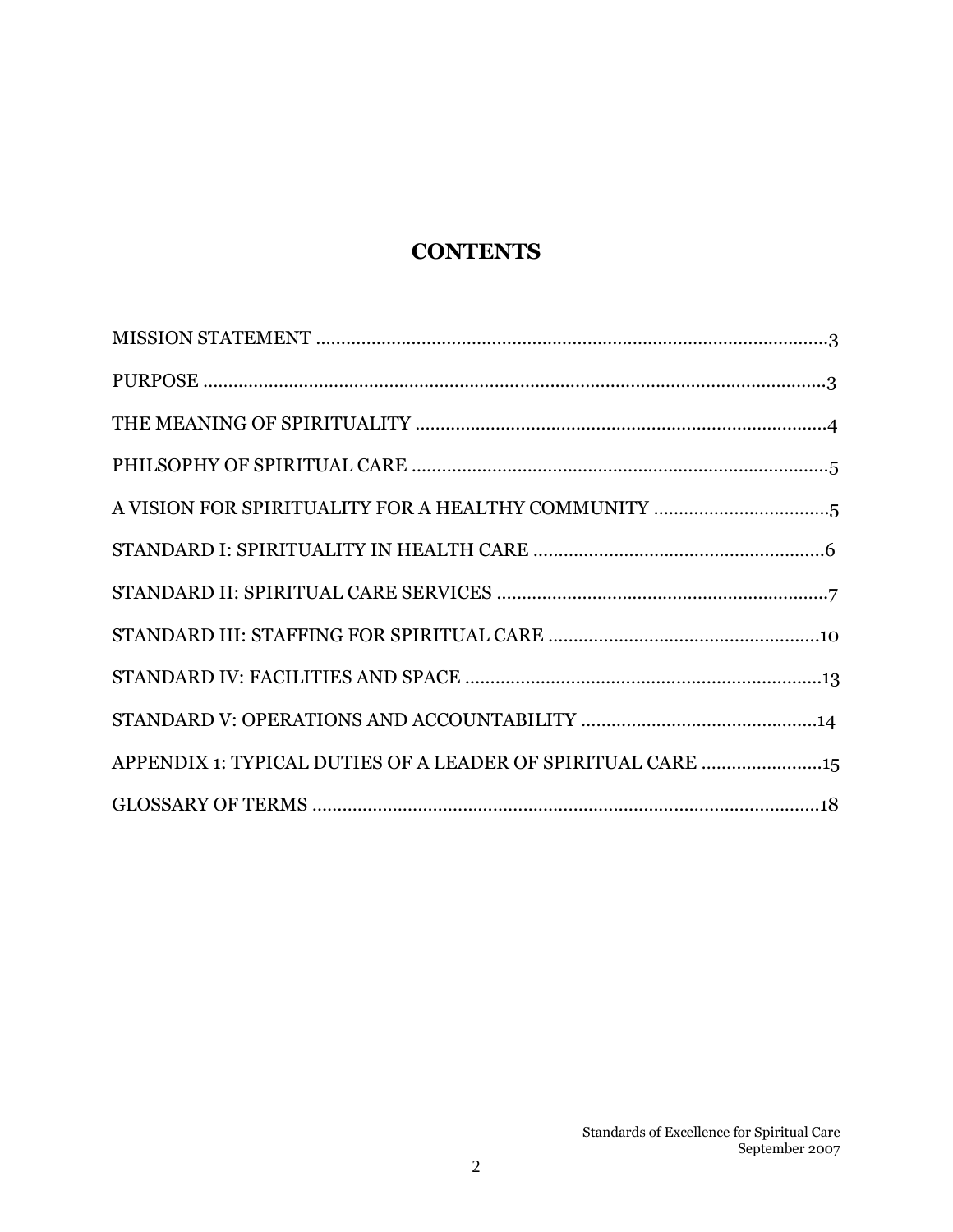#### **MISSION STATEMENT**

As people of Providence we reveal God's love for all, especially the poor and vulnerable through our compassionate service.

###

#### **STANDARDS OF EXCELLENCE FOR SPIRITUAL CARE**

#### **Purpose:**

 $\overline{a}$ 

The *Standards of Excellence for Spiritual Care* are a revision of the *Guidelines for Spiritual Care* implemented within Providence Health System in 1998. These revised Standards are intended to provide a visionary, yet practical approach to spiritual care within Providence Health & Services. Appropriate and sensitive spiritual care is central to the Catholic health care ministry. The Standards are intended to affirm and explain the role of spiritual care within Providence and to reinforce the System's commitment to its spiritual care programs.

Specifically, the Standards:

- Articulate the importance of how spiritual care is expected to be integrated into all aspects of health care
- Serve as an educational resource on spiritual care
- Set expectations for qualifications and requirements for spiritual care staff

The intended audience for the Standards are system, regional and service area leaders, facility administrators, spiritual care leaders and spiritual care department staff to maintain rigorous standards of excellence within his/her departments, in accord with the Ethical and Religious Directives for Catholic Healthcare Services (ERD's)<sup>1</sup>.

The Standards are intended to be consistent with ERD's and the certification standards of the National Association of Catholic Chaplains (NACC), the Association of Professional Chaplains (APC), the National Association of Jewish Chaplains (NAJC), the Association for Clinical Pastoral Education (ACPE) and the Canadian Association for Pastoral Practice and Education (CAPPE).

<sup>1</sup> United States Conference of Catholic Bishops. *Ethical and Religious Directives for Catholic Healthcare Services (2001 Revision)*. Section II.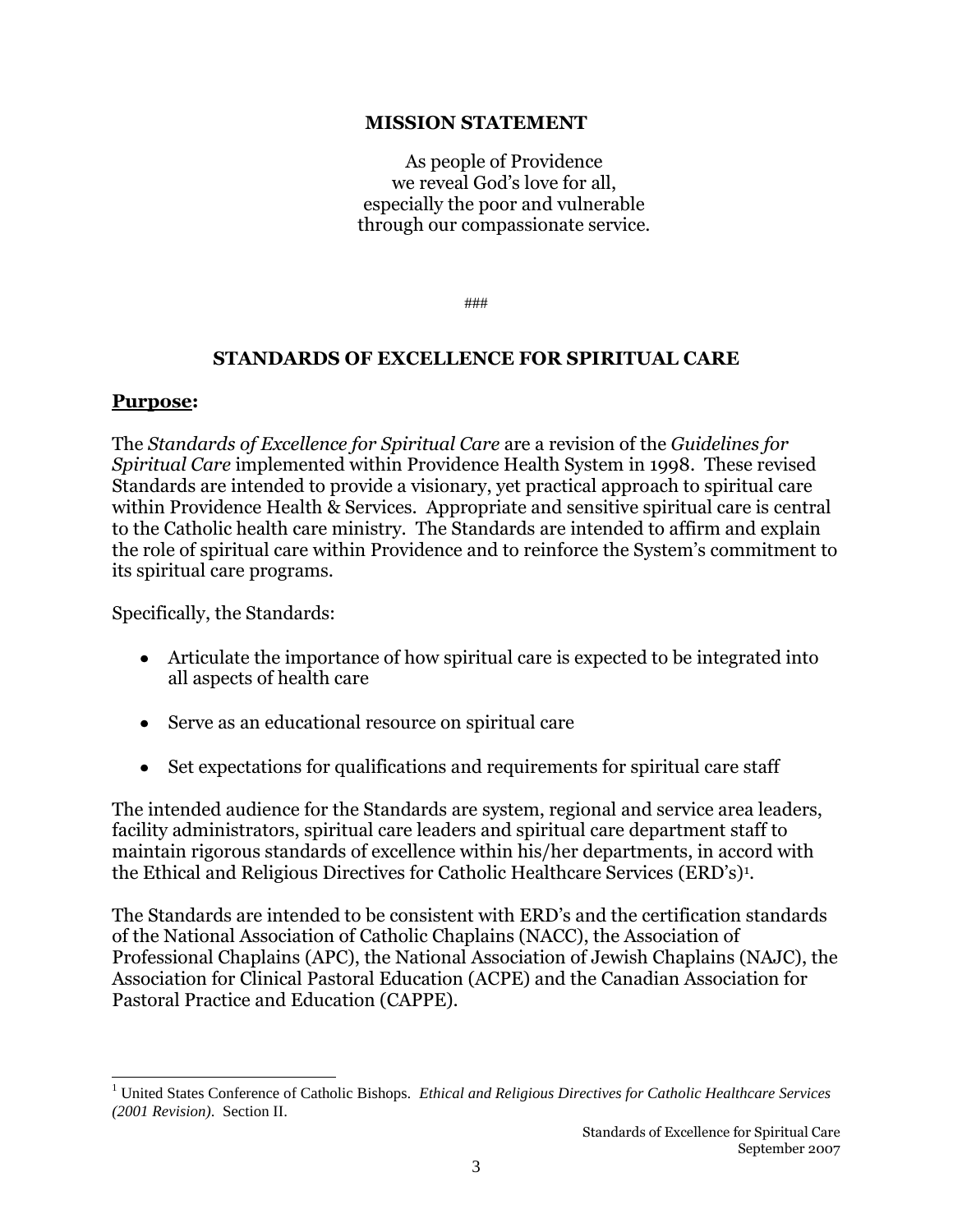As part of this revision we have produced minimal requirements and aspirational goals. **Minimum Requirements** are practices, programs or structures present in all PH&S departments of spiritual care. **Aspirational Goals** are practices, programs or structures that all PH&S spiritual care departments have at least some plans to achieve, if they have not already achieved them.<sup>2</sup>

The minimum requirements are applicable to acute care, long term care and/or nursing homes, hospice and home health services. Outpatient or primary care clinics, business offices, daycare and parish nurses will treat these Standards as aspirational goals to be strived for. This document was reviewed and approved by the PH&S leaders of spiritual care and mission leaders for implementation across the System.

#### ###

## **THE MEANING OF SPIRITUALITY**

## **Background:**

The Mission and Core Values of Providence Health & Services call us to attend to the whole person – physical, mental, social and spiritual. In contemporary culture a person's spiritual dimension or their "Spirituality" can mean many things. To help clarify what we mean when we use expressions like "attending to spiritual needs" or "fostering spirituality in the workplace," the following definition is offered.

## **Definition:**

 $\overline{a}$ 

For Providence ministries spirituality is an integral dimension of every human life. Spirituality is the deep sense of ultimate purpose and meaning in one's life. It includes a relationship with the Sacred, with others, with creation, and with self. Spirituality is the source of our hope and enables us to act with compassion, love and understanding.

Approved: June 21, 2007

<sup>2</sup> Sisters of Charity of Leavenworth Health System. *Guidelines for Departments of Spiritual Care*, September, 2003, p. 2.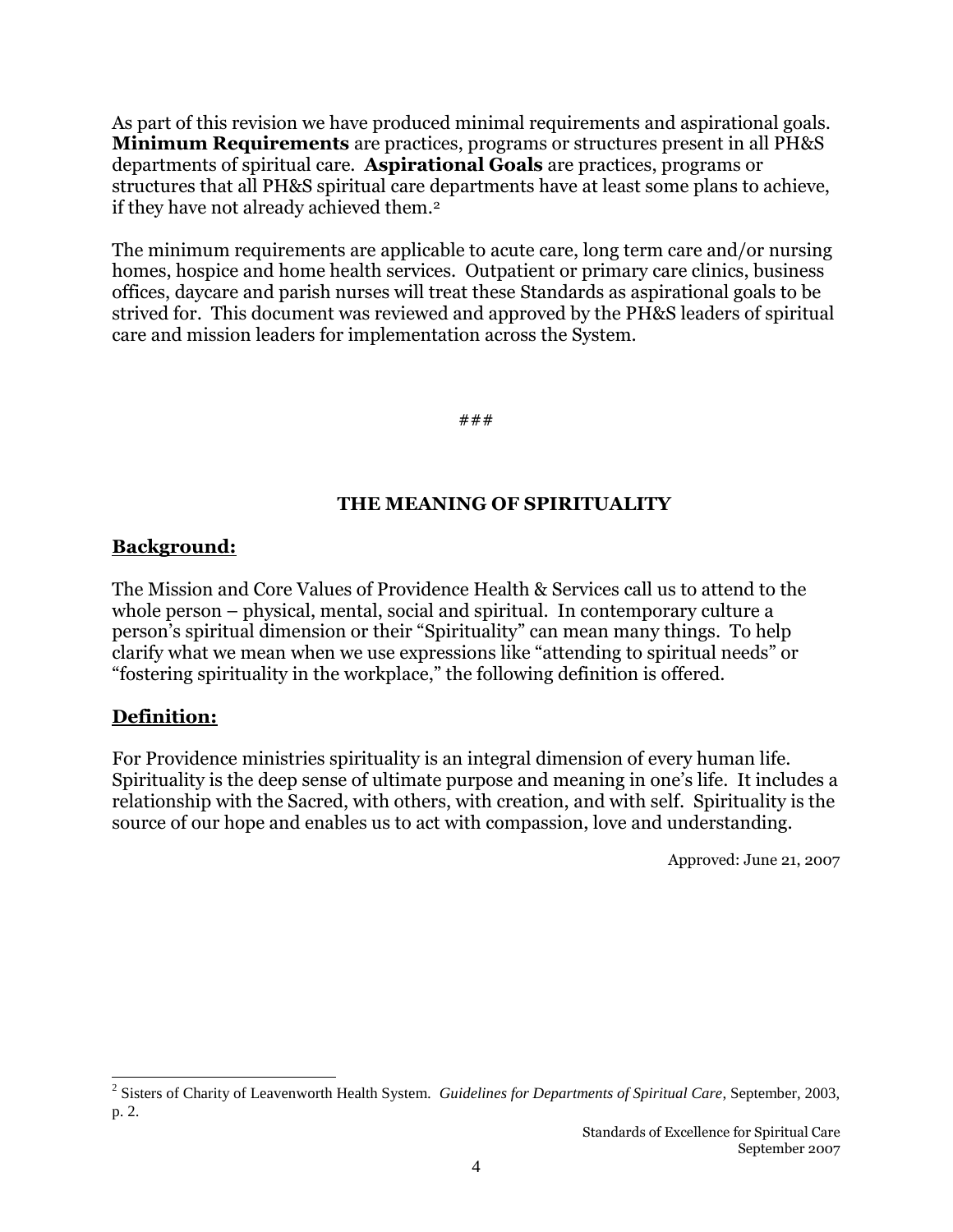#### **PHILOSOPHY OF SPIRITUAL CARE**

Within Providence Health & Services, spiritual care is the expression of our commitment to the health and well-being of the whole person within a network of communal relationships. Spiritual care is characterized by:

- reverence for human dignity in a diverse and changing world;
- sensitivity to special moments of grace and transformation for those in need of healing;
- special concern for the poor and vulnerable; and by
- unconditional love of others which is the heart of compassion.

All of these are intended as tangible manifestations of a Provident God.

**###**

## **A VISION FOR SPIRITUALITY FOR A HEALTHY COMMUNITY**

We are a network of spiritual caregivers called by God to be a compassionate presence and a prophetic voice in the continuum of health care. We provide the spiritual dimension of wellness, healing, and wholeness in a culturally and religiously diverse organization. We are in dialogue with the community on meaning-of-life experiences. We assist and nurture the whole person through openness to individual needs and we honor the chosen spiritual path of each person.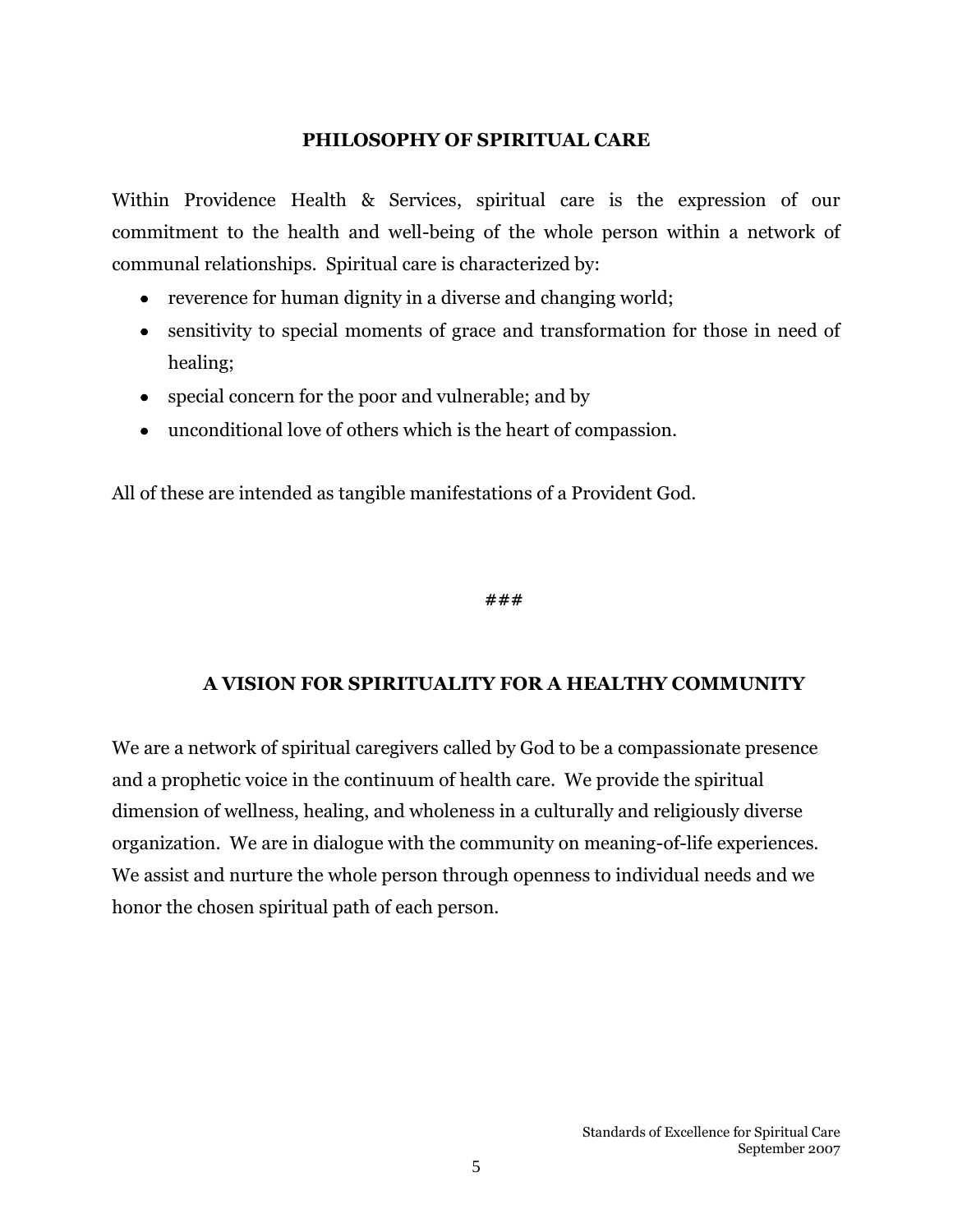## **STANDARD I:** *Spirituality in Health Care*

**Providence Health & Services is committed to providing spiritual care as an essential element of promoting health and healing. Patients, residents, clients, volunteers and staff throughout the continuum have access to spiritual care.** 

#### **Minimum Requirements:**

Article 1 Spiritual care is integrated into a holistic care model, which includes all dimensions of the human person. The spiritual care of persons at all stages along the continuum of life will include resources for nurturing and healing the spirit wherever and whenever other modalities of care are offered.

## **Aspirational Goals**

- Article 2 Efforts to provide facility/service-wide education on the nature of spirituality in healthcare will be explored and offered to staff, volunteers, leadership, administration, medical staff and board members when possible.
- Article 3 Education and research and participation in collaborative studies in spirituality will be explored. Such areas may include assessment, screening, palliative care, supportive care of the dying, clinical pathways, specialty or service lines (i.e. heart or cancer), etc.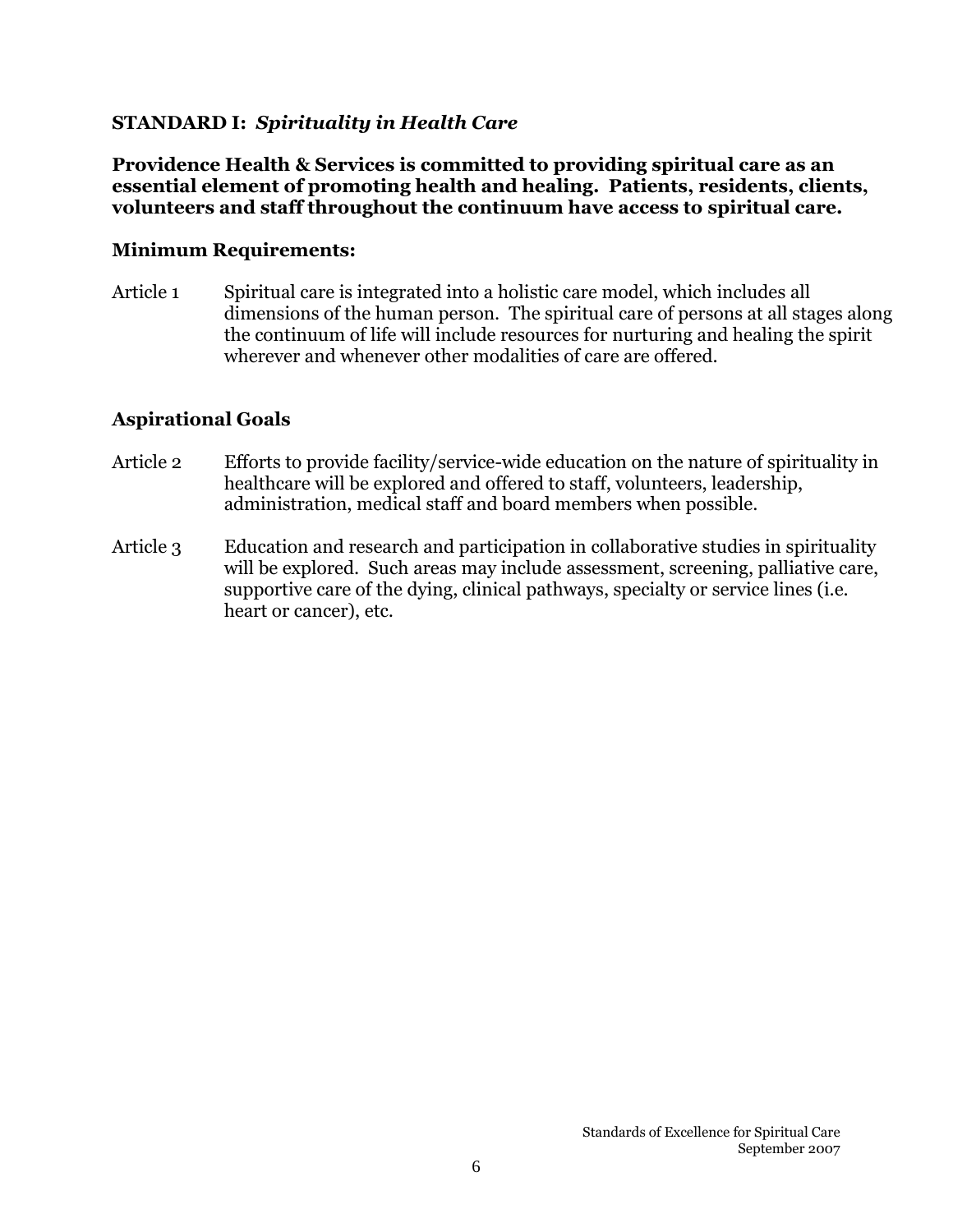## **STANDARD II:** *Spiritual Care Services*

## **Spiritual care will be available to all persons within the continuum of care, which includes patients, residents, clients, families, staff, physicians, and volunteers.**

## **Minimum Requirements:<sup>3</sup>**

 $\overline{a}$ 

- Article 4 Sensitivity to the spiritual needs of patients, residents, clients and families is understood as the shared responsibility of the entire healthcare team. The spiritual care department staff model the ministry of presence, openness and attention to the values of those we serve, creating a shared ministry to meet the spiritual component of care.
- Article 5 Spiritual care is an integral part of ministry to all served within the continuum of care. Spiritual care department staff participate in interdisciplinary team meetings, discharge planning, case/care conferences and appropriate committee work.
- Article 6 The spiritual care department has a plan to be responsive to those persons in greatest spiritual crisis.
- Article 7 The spiritual care department helps patients, residents, clients, volunteers, family and staff understand the relationship of the physical, emotional and social aspects of health, illness and the dying process to one's spiritual well-being.
- Article 8 Spiritual caregivers document spiritual assessment and interventions in the patient's medical record according to the organization's policies and procedures.
- Article 9 Spiritual care staff participate in ethical consultation, including ethical discernment.
- Article 10 The spiritual care department provides 24 hours per day /7 days per week /365 days per year *on-call* coverage in acute care settings and is recommended in other settings as appropriate.
- . Article 11 Interfaith opportunities for worship, meditation, individual and communal prayer are provided.
- Article 12 Churches and faith communities are included in the spiritual care plan of their members to the extent that the patient, resident or client grants this authorization.
- Article 13 Provision of spiritual care is addressed in the orientation programs of the organization.

<sup>3</sup> Articles 4-7 and 9-14 adapted from *Guidelines for Departments of Spiritual Care*, Sisters of Charity of Leavenworth Health System, September, 2003.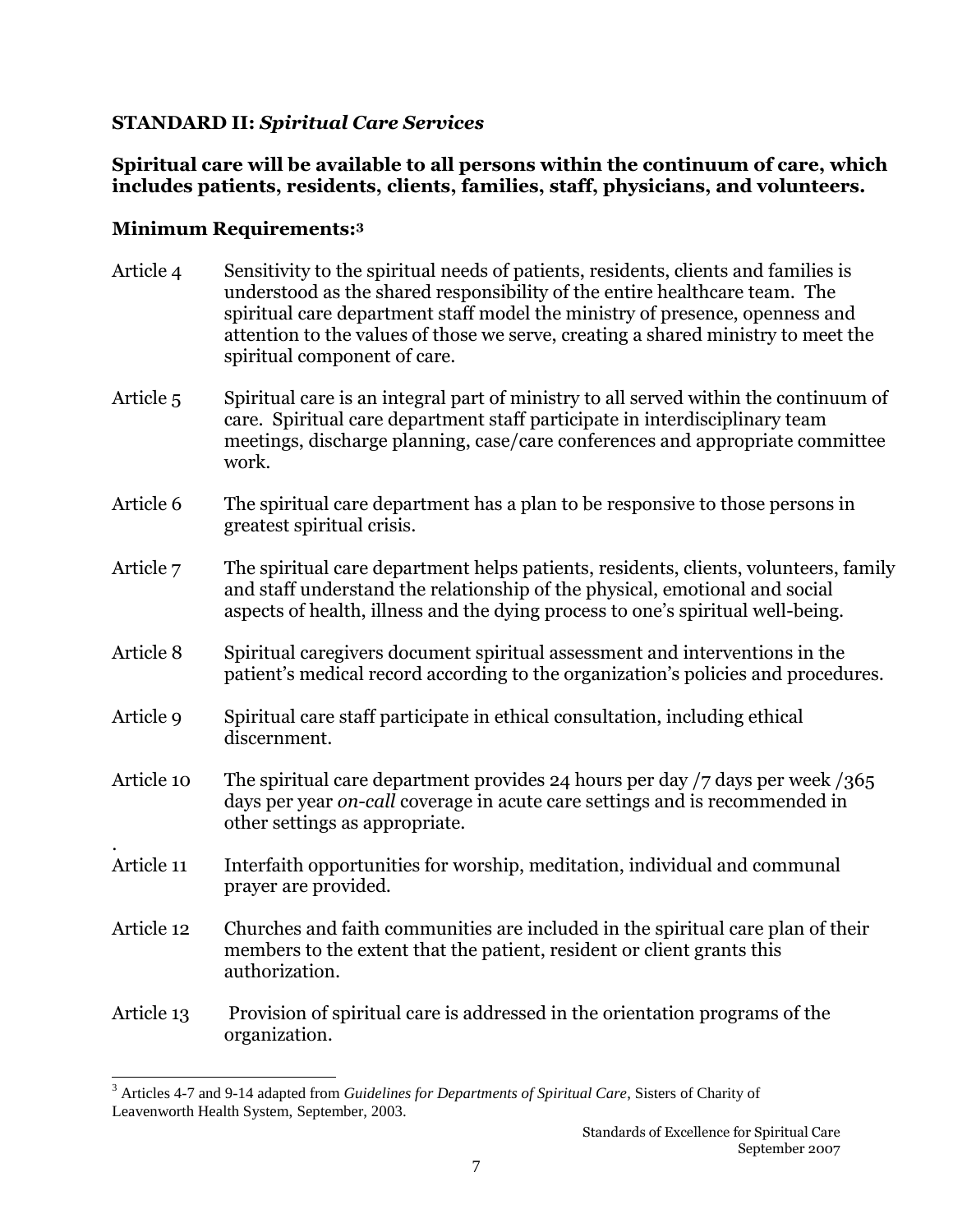| Article 14 | The spiritual care department establishes and maintains support<br>groups/services, e.g., bereavement groups and/or facilitates referrals to existing<br>community support groups.                                         |
|------------|----------------------------------------------------------------------------------------------------------------------------------------------------------------------------------------------------------------------------|
| Article 15 | Spiritual care staff provide resources for leaders and staff in the formation and<br>implementation of policy related to spirituality and spiritual care in the ministry.                                                  |
| Article 16 | The spiritual care departmental budget is an integral part of the facility/service's<br>annual budget and is determined on a basis consistent with other professional<br>cost centers in the delivery system. <sup>4</sup> |
| Article 17 | Spiritual care departments include or have access to persons of diverse faith<br>traditions.                                                                                                                               |
| Article 18 | Spiritual care departments seek to promote partnerships with local churches and<br>other faith communities in collaboration with mission integration.                                                                      |
| Article 19 | The spiritual care department will be clearly identified within the organizational<br>chart.                                                                                                                               |

## **Aspirational Goals:**

l

| Article 20 | Spiritual care staff regularly schedule hours of availability in the physicians' office |
|------------|-----------------------------------------------------------------------------------------|
|            | buildings.                                                                              |
|            |                                                                                         |

- Article 21 The spiritual care department facilitates programming opportunities for spirituality through available media outlets such as the in-house television network/channels.
- Article 22 The spiritual care department collaborates with networks of support for discharged patients, residents and clients, i.e. parish nursing, hospice, or Stephen ministry teams.
- Article 23 In collaboration with mission integration, theological reflection processes are provided within the facility/service for spiritual growth.
- Article 24 Acute care facilities provide, 24 hours per day /7 days per week /365 days per year *in-house / on-site* coverage.
- Article 25 The spiritual care department regularly offers area clergy the opportunity for pastoral education/dialogue with the spiritual care team.

<sup>4</sup> Article 21 adapted from *Standards of Excellence for Spiritual Care*, Trinity Health, Novi MI, 2002.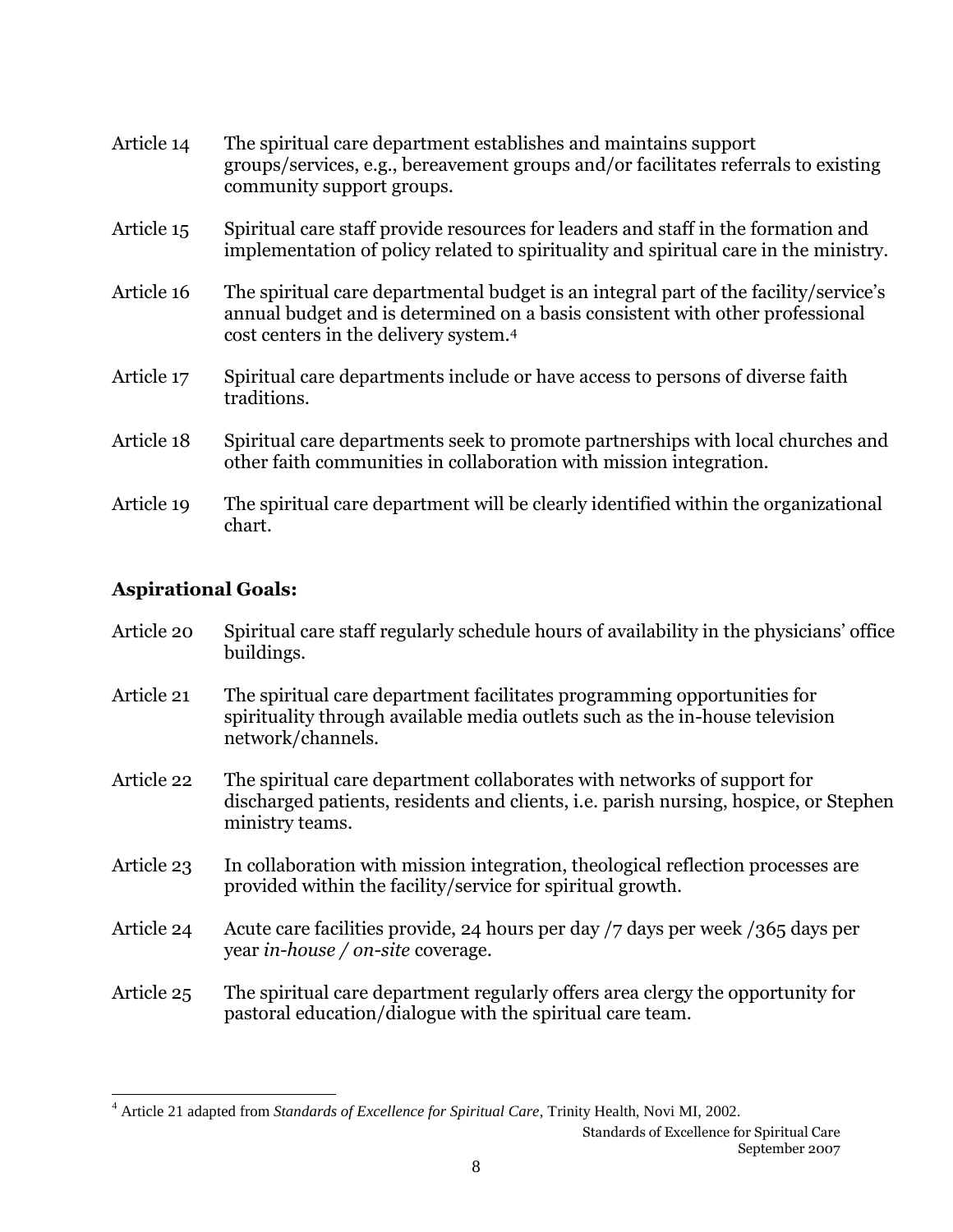- Article 26 Spiritual care integrates complementary treatment modalities such as healing touch, music thanatology and guided imagery.
- Article 27 Annual retreats are offered for spiritual care departments and chaplains may also facilitate retreats for others.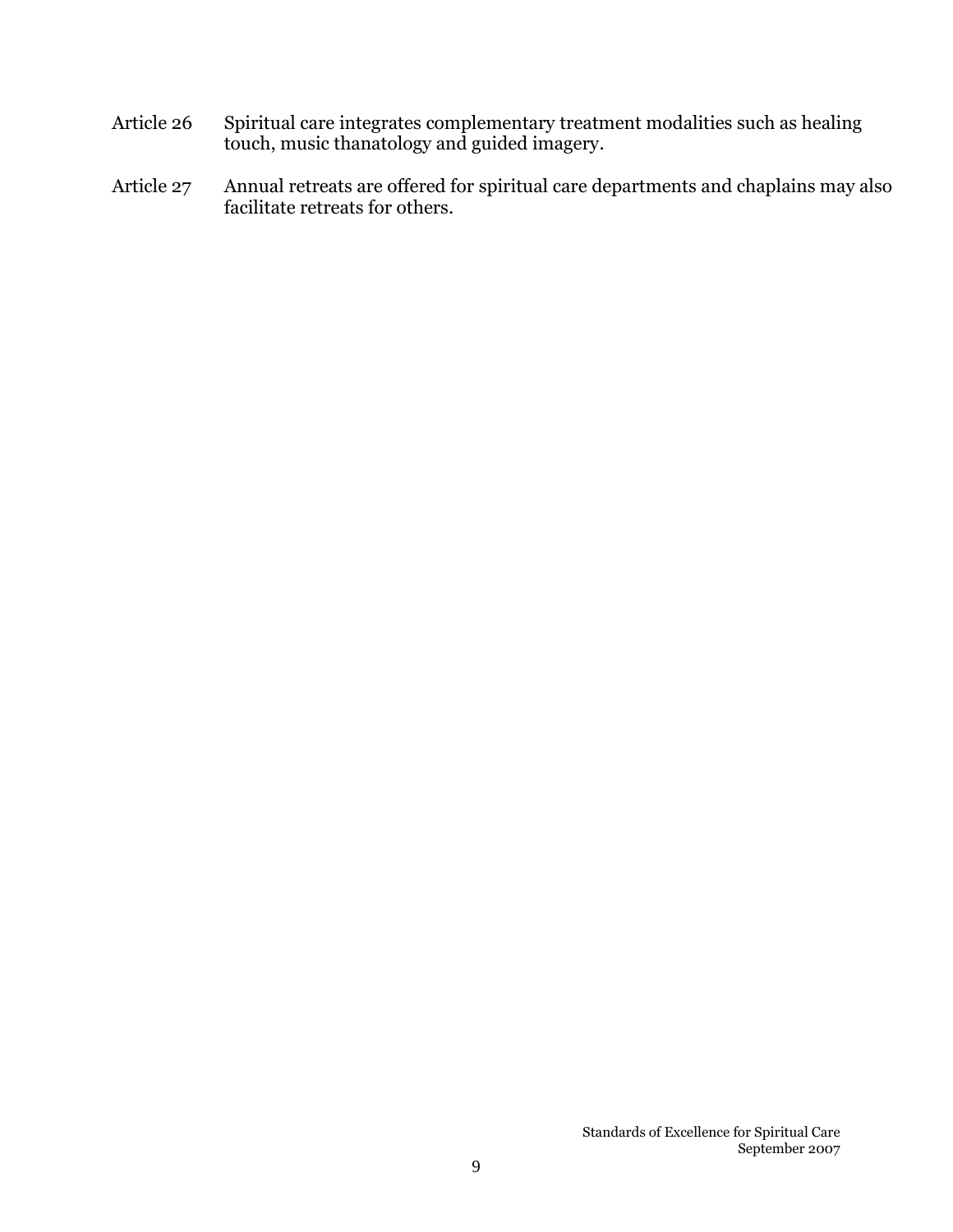## **STANDARD III:** *Staffing for Spiritual Care*

**All sites within PH&S will have access to spiritual care services. Every facility/service is adequately staffed with professional chaplains. The spiritual care department is made up of the following positions:** 

## **Minimum Requirements:**

- Article 28 The **Leader of Spiritual Care** is a professional chaplain certified by one of the professional bodies recognizing the Common Standards of Professional Chaplaincy at time of hire. In accordance with section 22 of the ERD's, a Catholic leader of spiritual care is preferred. However, in the event a Catholic leader cannot be recruited, a leader who is not Catholic may be hired in accordance with the policies of the local diocese.
- Article 29 **Professional Chaplain**: A spiritual care professional who is board certified or board certification eligible by one of the professional bodies recognizing the Common Standards of Professional Chaplaincy. Board Certification eligible chaplains will become certified within 2 years.

Professional chaplains will demonstrate effective communication and group skills, including:

- Expertise in group process, facilitation, and education on spiritual issues
- Team skills
- Conflict resolution
- Forming collaborative relationships with other healthcare professionals and in the local community
- Advocacy skills  $\bullet$
- Article 30 **Volunteer**: An ordained clergy, religious or layperson who supports the spiritual care function in an unpaid capacity and works under the supervision of the leader of spiritual care or certified professional chaplain. Volunteers who work as part of spiritual care team can be:
	- a. Ordained clergy of various faiths who can provide support and expertise of their faith community or who can provide sacramental ministry in support of on-site chaplains.
	- b. Non-ordained laypersons can fulfill support roles such as eucharistic ministers and patient visitors under the supervision of a certified professional chaplain.
	- c. Students operating under the supervision of a certified chaplain for purposes of pastoral praxis, but are not currently a part of a CPE program.
	- d. Office support volunteers may report to the administrative support person in the department.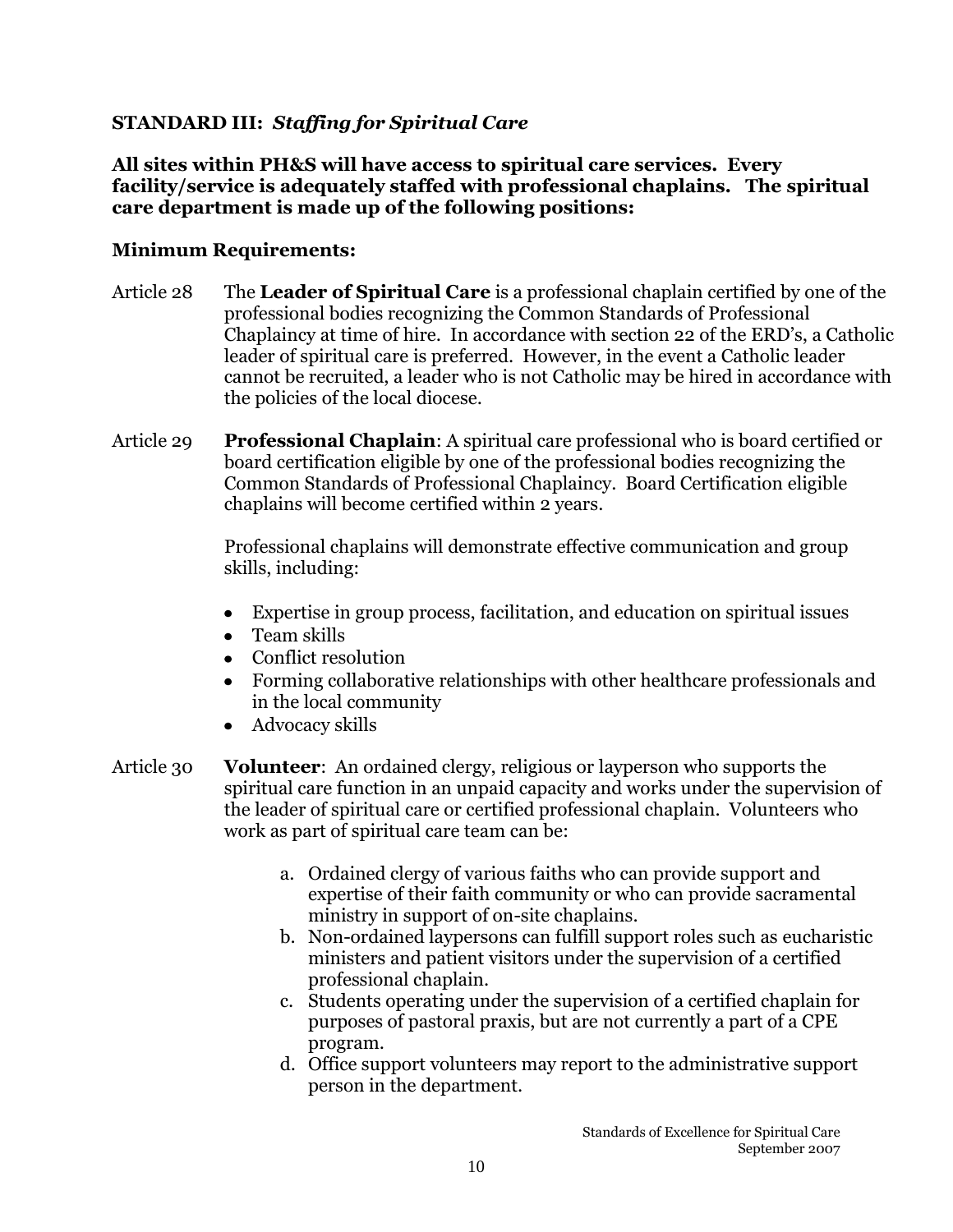| Article 31 Where required, spiritual care staff will maintain current ecclesial endorsement. |  |
|----------------------------------------------------------------------------------------------|--|
|----------------------------------------------------------------------------------------------|--|

- Article 32 The leader of spiritual care meets all the requirements for the leadership role, as described in the position description.
- Article 33 The leader and professional chaplains receive salaries and benefits that are commensurate with those received by persons in comparable positions and with comparable background in other parts of the organization within the market standard.
- Article 34 All spiritual care staff, regardless of position, are expected to participate in continuing education and development consistent with NACC and APC Standards..
- Article 35 The leader of spiritual care is responsible for the selection, formation, supervision and termination of all professional chaplains, CPE supervisors, spiritual care associates and volunteers.
- Article 36 The leader of spiritual care is also responsible for ensuring compliance with the ERD's as they apply to the practice of spiritual care. Spiritual care staff will be conversant with the ERD's as part of their departmental orientation.
- Article 37 *The Common Standards of Professional Chaplaincy,* as adopted by the certifying bodies (listed in the *Glossary of Terms)*, shall serve as the foundational statement governing spiritual care in PH&S facilities. PH&S policies and personal qualifications relating to spiritual care will reflect these standards alongside other measures of facility/service performance (i.e. JCAHO).
- Article 38 Non-certified members of the spiritual care team are expected to familiarize themselves with the norms contained in these documents as they articulate standards of professional behavior that will be expected of all spiritual care personnel associated with PH&S.
- Article 39 The spiritual care department staff honor the chosen spiritual path of each person. Chaplains reach across faith group boundaries and do not proselytize.<sup>5</sup>
- Article 40 Professional chaplains are open to new understandings of spirituality and new models of care consistent with the goals, needs and resources of communities served.
- Article 41 Spiritual care personnel, as approved by the leader of spiritual care, shall be treated as "Exempted Care Providers," for purposes of the Health Insurance Portability and Accountability Act (HIPAA) and thus are entitled to access

l

<sup>5</sup> Adapted from *Guidelines for Departments of Spiritual Care*, Sisters of Charity of Leavenworth Health System, September 2003,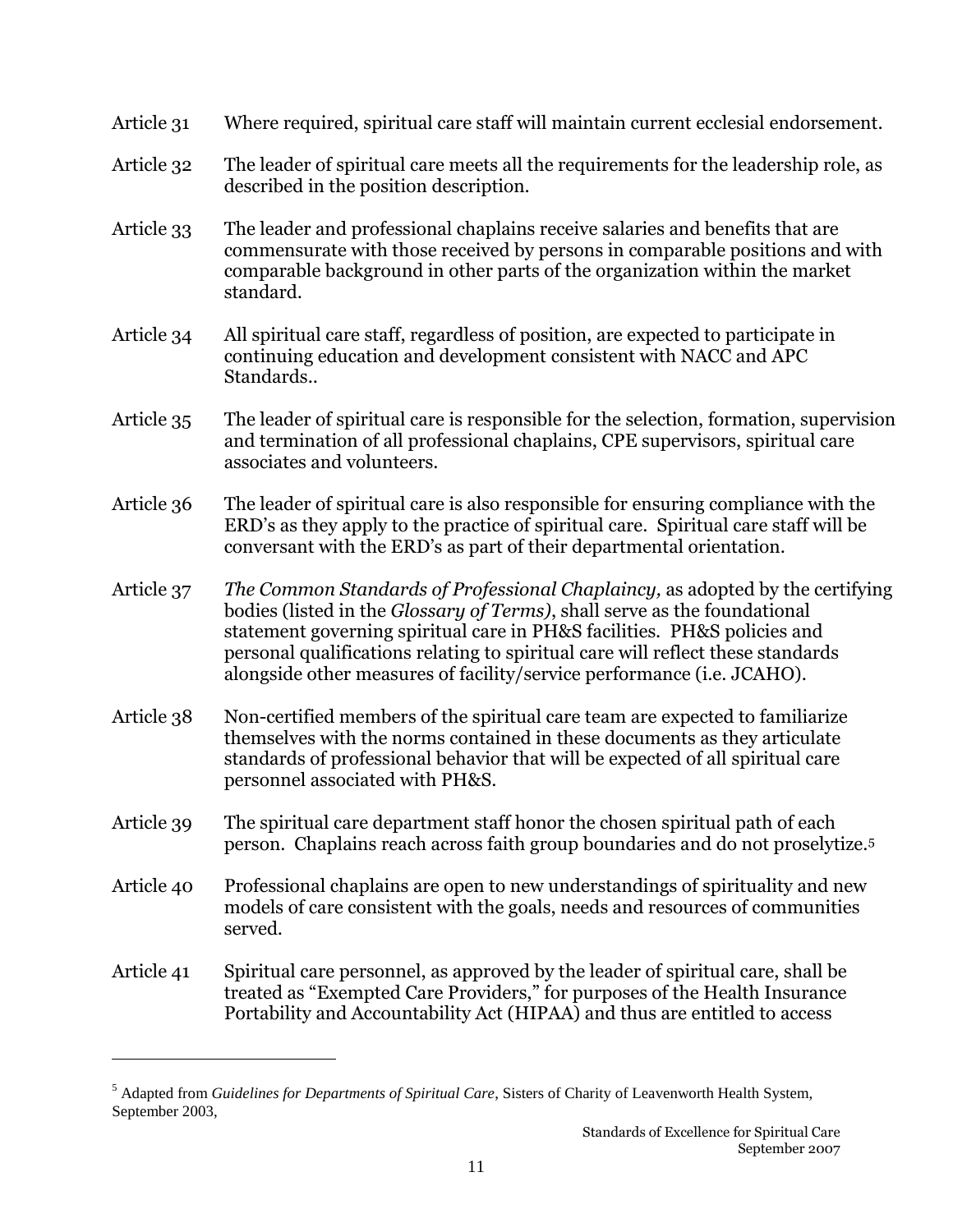protected health information for the purpose of patient treatment, and at facilities with CPE programs access for training purposes.

## **Aspirational Goals:**

- Article 42 **Clinical Pastoral Education (CPE) Supervisor**: CPE supervisors are responsible for clinical supervision of students and for communication with respective clinical directors, administrators and site mentors where students provide ministry. The supervisor reports to the leader of spiritual care. CPE Supervisors are certified by ACPE or NACC.
- Article 43 **CPE Interns and Residents**: Ordained clergy, religious or laypersons who are engaged in an accredited program of pastoral training and working under the supervision of a qualified CPE supervisor. CPE students are not a substitute/replacement for professional chaplains.
- Article 44 **Spiritual Care Associate**: Ordained clergy, religious or layperson employed by the facility, but who does not hold certification as a professional chaplain. Spiritual care associates are normally hired to provide limited scopes of service and not in a position equivalent to a professional chaplain. This person has sufficient education and/or training in pastoral ministry to function under the supervision of a certified professional chaplain. It is recommended that associates have at least 2 units of Clinical Pastoral Education (CPE), in addition to relevant theological training and formation. Associates are encouraged to obtain additional CPE units within three years as they discern their interest in chaplaincy as a profession.
- Article 45 **Music Thanatologist**:A spiritual care provider who has graduated from an accredited school of music-thanatology, and/or and or become certified from a professional body that recognizes the Standards For Certification of Music-Thanatologists. Music-thanatologists provide prescriptive voice & harp music in order to support the spiritual, emotional, and physiological well-being of the critically and terminally ill patients and their families.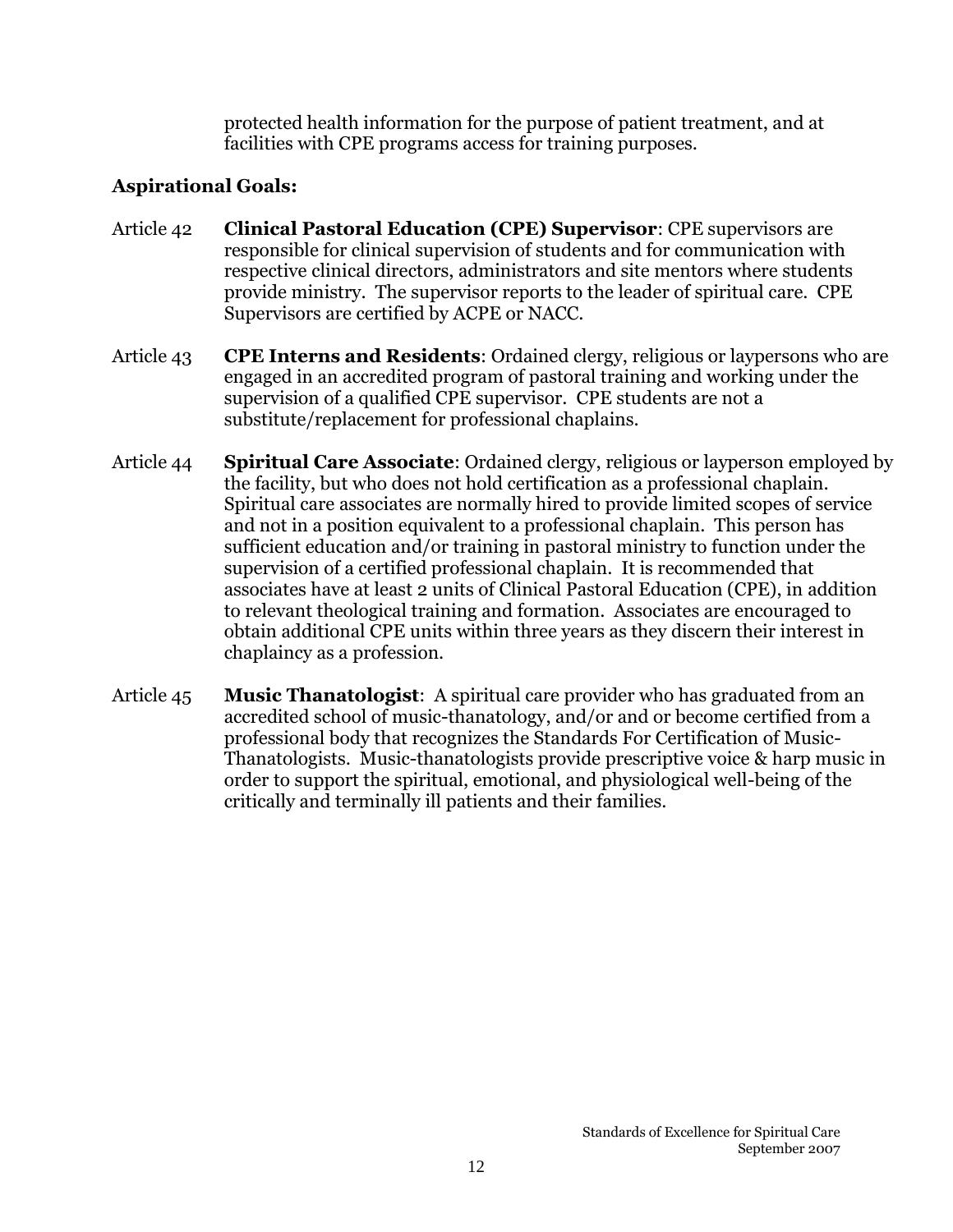## **STANDARD IV:** *Facilities and Space*

## **Adequate and appropriate space and facilities are available for conducting the ministry of spiritual care.**

## **Minimum Requirements:**

 $\overline{a}$ 

- Article 46 PH&S facilities provide sufficient resources to support the ministry of the spiritual care department, including space, furnishings, technology and supplies to accomplish its mission, and accommodations for private, confidential and professional consultations.
- Article 47 Acute care facilities will provide adequate space for the provision of viewing deceased patients by family and loved ones, e.g., patient room or formal viewing room.
- Article 48 The spiritual care team has responsibility for places designated for prayer and worship.
- Article 49 The organization provides worship spaces which reflect the Catholic nature of the facility/service and yet are also sensitive to a broad range of religious faiths. <sup>6</sup>
- Article 50 The furnishings and art in worship spaces will be in accord with sound principles of liturgical art, so as to create an environment that is conducive to worship and reflection, apart from the busy and urgent atmosphere that often characterize health care settings.
- Article 51 The leader of spiritual care will be consulted in the design of new or remodeled clinical spaces to ensure appropriate accommodations exist for private, confidential and professional consultation.
- Article 52 Spiritual care and mission integration leaders coordinate with leadership and staff to provide blessings and dedications of new or newly-remodeled space, offices or clinical units.
- Article 53 In collaboration with mission integration, the Catholic tradition and heritage of PH&S is reflected throughout each local ministry through appropriate symbols, words and artifacts.

<sup>6</sup> Article 48 adapted from: Commitment to Spirituality in *Mission Integration: A Review*, Providence Health System, March 2004.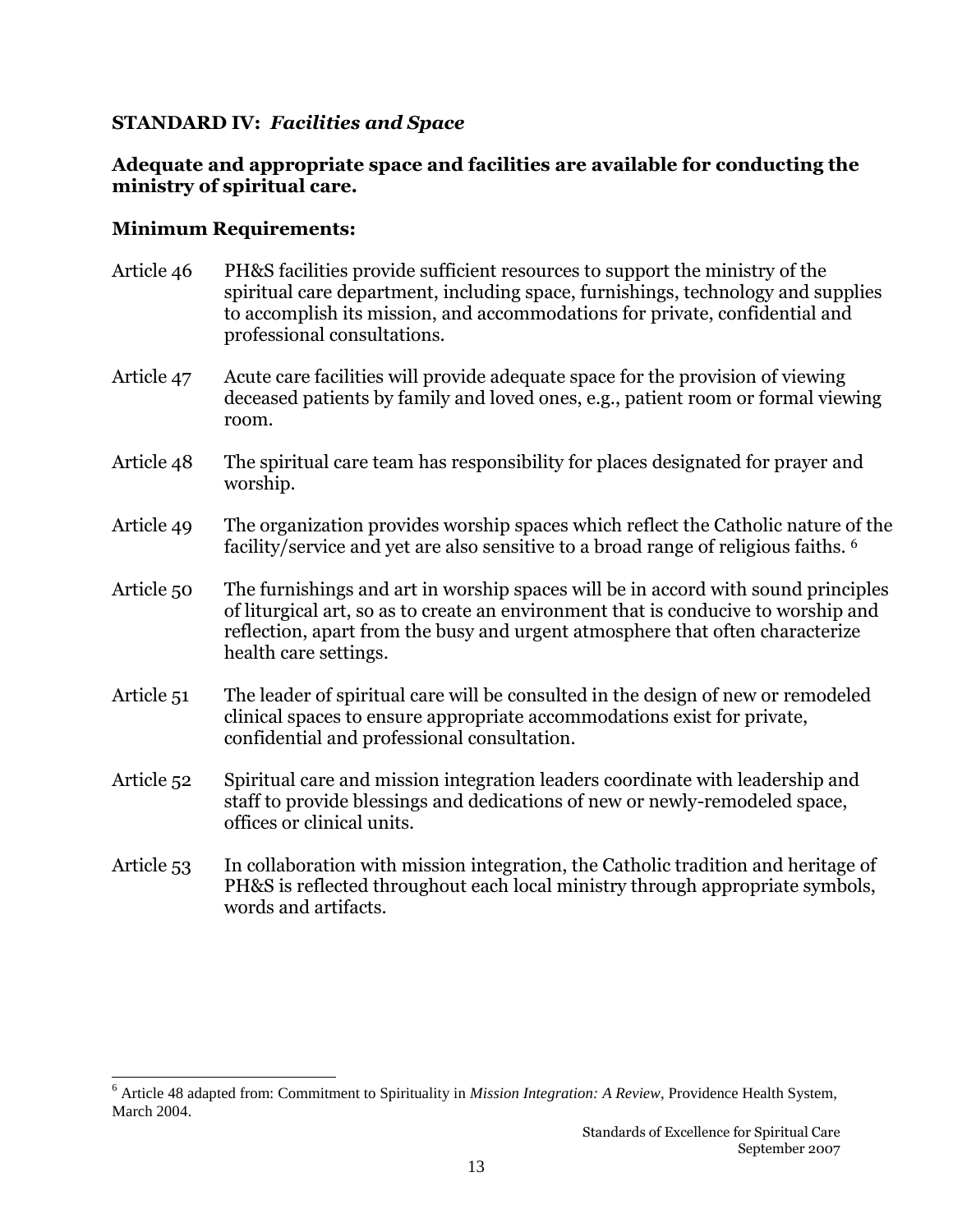## **STANDARD V:** *Operations and Accountability*

**The spiritual care team operates in accord with sound management principles, which includes a commitment to excellence in spiritual care and professional and personal accountability.**

#### **Minimum Requirements:**

 $\overline{a}$ 

- Article 54 The spiritual care team is accountable for regular meetings, individual and group performance reviews.
- Article 55 Each spiritual care team establishes goals and objectives consistent with ones produced by other departments at the facility. Such goals and objectives will be monitored and the team, under the supervision of the leader, will be held accountable for their attainment.
- Article 56 The team meets at least monthly with an agenda that includes business, inservice and theological reflection. Minutes of spiritual care team meetings are reported, filed, and made available to administration.
- Article 57 Spiritual care services are documented as follows:
	- Spiritual care assessments and interventions are documented in the patient's record.
	- Registers of the sacraments are maintained, in accord with diocesan policies.
	- Records of spiritual care activity are maintained on a continuing basis.<sup>7</sup>
- Article 58 Regularly conducted patient satisfaction findings will be reported to the leader of spiritual care.
- Article 59 Individuals with responsibility for spiritual care in multiple settings and locations (regions and service areas) will meet with the spiritual care team in each service area annually for dialog that involves needs assessment, regional and system updates, and planning.
- Article 60 Periodically, the System will assess the adequacy of spiritual care functions based on the PH&S Mission and Core Values as part of the Mission Integration Review. These *Standards of Excellence for Spiritual Care* will be incorporated into the assessment process with goals and action plans stemming from this review.

<sup>7</sup> *Ethical and Religious Directives for Catholic Health Care Services(2001 Revision),* United States Conference of Catholic Bishops, #19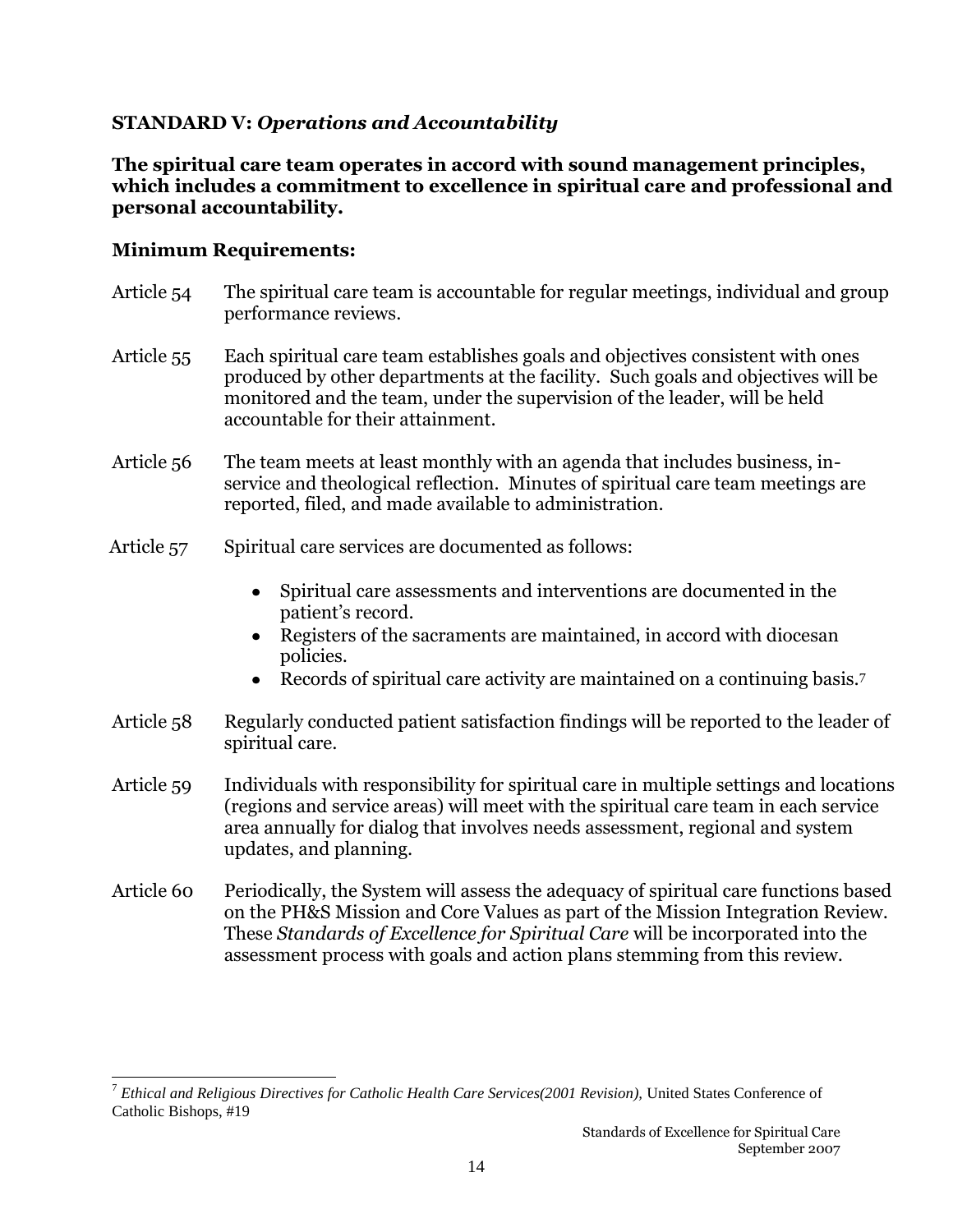## **Appendix 1: Typical Duties of a Leader of Spiritual Care**

| <b>Reports to:</b> | Appropriate individual as determined by the regional or service<br>area structure.                                  |
|--------------------|---------------------------------------------------------------------------------------------------------------------|
| <b>Supervises:</b> | Spiritual care staff and volunteers who provide spiritual and<br>pastoral services in the service area or facility. |

## **General Purpose of the Position:**

This position is responsible for leadership in integrating spiritual care into the care of the whole person. This includes responsibility for developing and implementing a continuum of spiritual care to meet the needs of patients, residents, clients, families, volunteers and employees through the effective leadership of the department of spiritual care. It also involves articulating and interpreting the meaning of spiritual care in the context of health and illness, and advocating for its effective inclusion in all health care provided by Providence Health & Services (PH&S).

The leader is also responsible for networking and collaboration with appropriate community groups, such as local churches and other health agencies, in order to assure the continuity of spiritual care throughout the health-illness cycle.

**Responsibilities:** In carrying out the general responsibilities of the position, the leader of spiritual care will:

- 1. Interpret and advise administration, employees, volunteers, medical staff, patients, residents, clients and families on the meaning of spiritual care as an integral element of the PH&S Mission.
- 2. Encourage spirituality in the workplace.
- 3. Implement a continuum of spiritual care services for patients, residents, clients, administration, employees, volunteers, medical staff, and families who are served by the spiritual care team.
- 4. Ensure that excellent ritual and worship are appropriately available.
- 5. Establish collaborative relationships with faith communities.
- 6. Serve, either personally or through a delegate, on the ethics committee and be available to participate in ongoing ethics education, ethics programs, consultations, and decision-making as requested.
- 7. Annually develop department goals and program objectives to improve departmental operation, and align with the organization's strategic plan.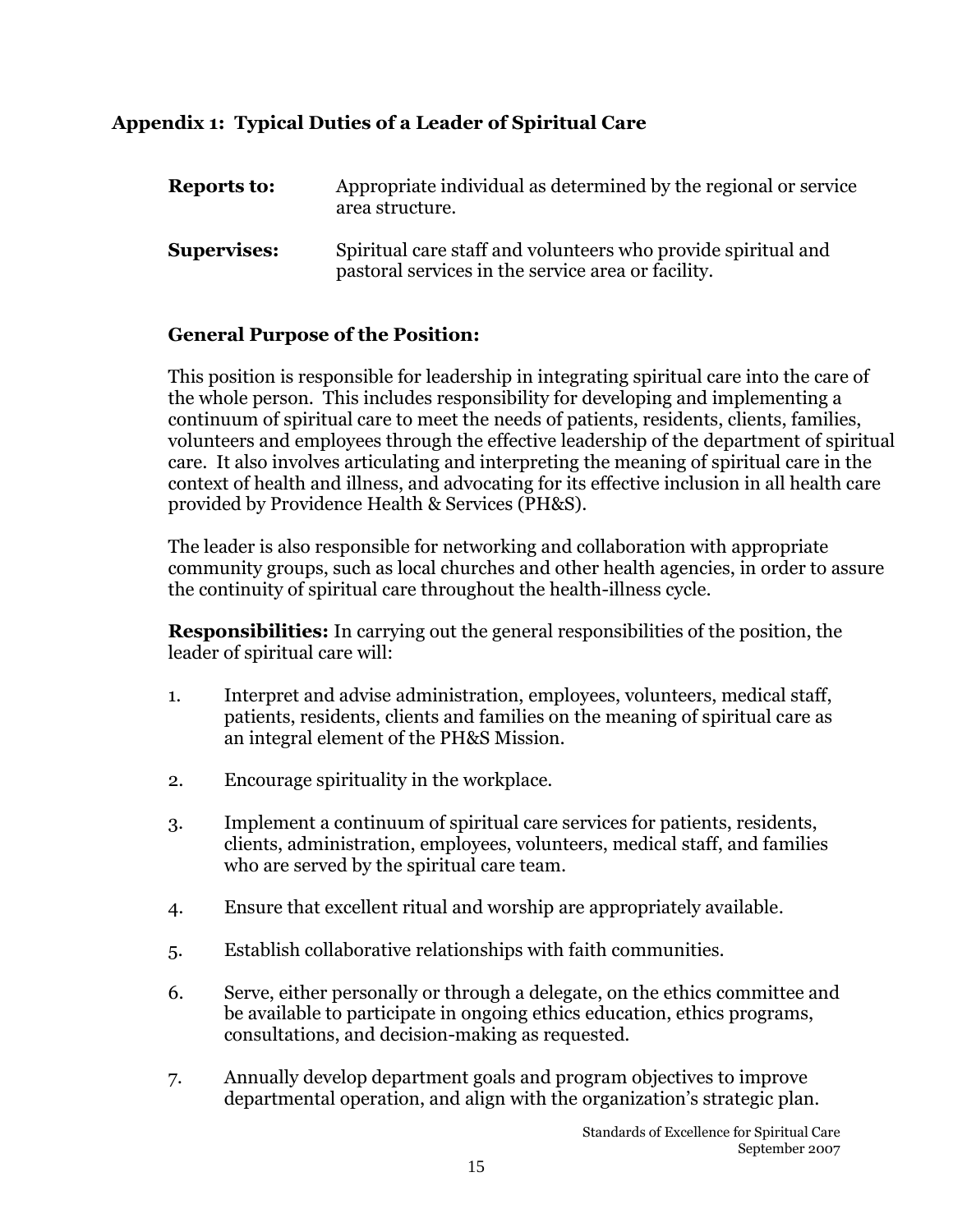- 8. Supervise the staffing and performance management of the spiritual care team, promote their personal and professional development by providing appropriate resources and incentives.
- 9. Develop and manage the departmental budget.
- 10. Maintain a working relationship with other spiritual care leaders and within the regional and system structure of PH&S.

## **Position Specifications:**

## PERSONAL

- 1. Ability to communicate in both theoretical and practical terms the meaning and role of spiritual care in the context of the PH&S Mission and Core Values.
- 2. Ability to understand, articulate, and support the Catholic tradition of PH&S as summarized in documents such as the ERD's and social teaching documents of the Catholic Church.
- 3. Skill in assessing and responding to spiritual needs of the communities served.
- 4. Competence in inspiring and providing worship and ritual appropriate to health care settings.
- 5. Organizational, management and leadership skills, especially team building, networking, collaboration and decision-making.
- 6. Prudence and good judgment.
- 7. Excellent social skills, including hospitality, respect for diversity, and assertiveness with flexibility.
- 8. The ability to advocate and educate on behalf of spiritual care.
- 9. A member in good standing within their faith community.
- 10. Emotional and spiritual maturity.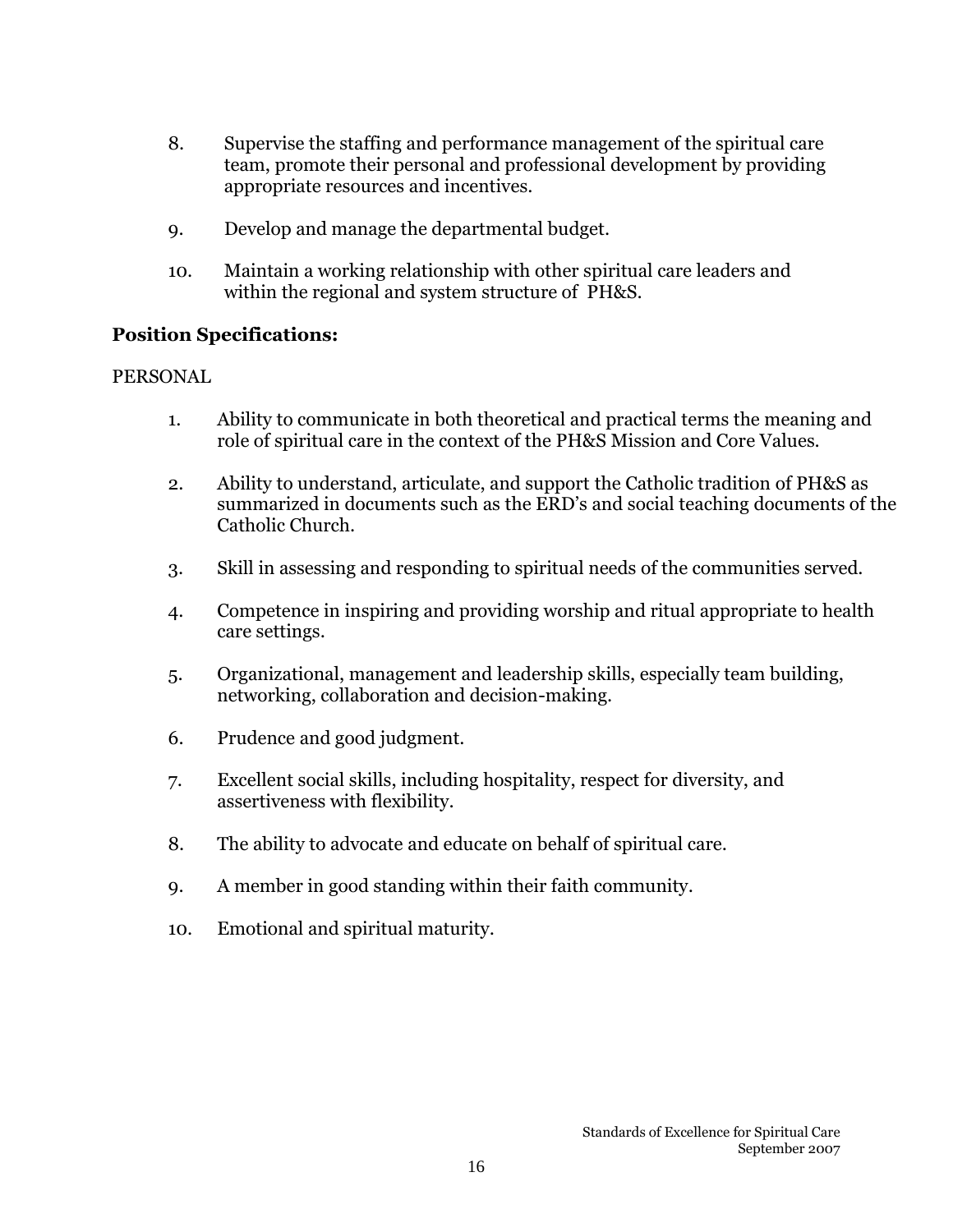#### EDUCATION

- 1. Master's level theological degree.
- 2. Certification by and continuing membership in one of the cognate groups.
- 3. Continuing advanced training in theology, management, and clinical or pastoral skills.
- 4. Professional understanding of current developments in theology, ethics, spirituality and leadership practices relevant to the leader's role.

#### EXPERIENCE

Five years leadership experience preferred, but a minimum of two continuous years of successful experience in pastoral / ministerial service beyond certification.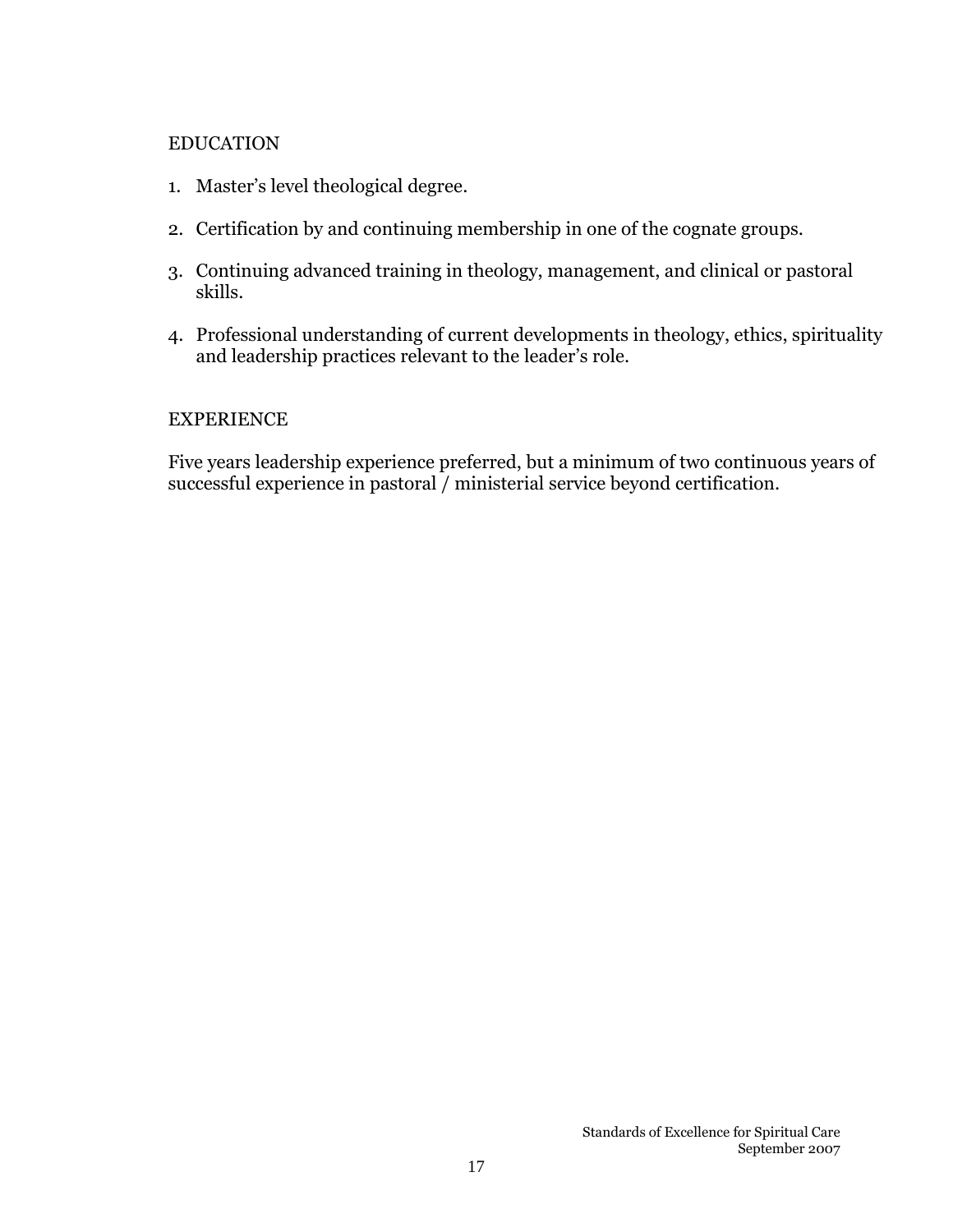## **GLOSSARY OF TERMS:**

- **AAPC: American Association of Pastoral Counselors** represents and sets professional standards for over 3,000 Pastoral Counselors and 100 pastoral counseling centers in North America and around the world.
- **ACPE: Association of Clinical Pastoral Education** is a multicultural, multifaith organization devoted to providing education and improving the quality of ministry and pastoral care offered by spiritual caregivers of all faiths through the clinical educational methods of Clinical Pastoral Education.
- **APC: Association of Professional Chaplains** is an interfaith professional pastoral care association of providers of pastoral care endorsed by faith groups to serve persons in physical, spiritual, or mental need in diverse settings throughout the world.
- **Aspirational Goals** are practices, programs or structures that all PH&S spiritual care departments have at least some plans to achieve, if they have not already achieved them.
- **CAPPE: Canadian Association for Pastoral Practice and Education** is the Canadian national multifaith organization committed to the professional education, certification and support of people involved in pastoral care and pastoral counseling.
- **CPE Program: Clinical Pastoral Education Program** is the formal program established to train CPE students. CPE programs are generally hospital-based, but may be connected to a university program or part of a multi-dimensional setting. A CPE program requires at least one CPE supervisor. CPE Supervisors are certified through either the Association of Clinical Pastoral Education or National Association of Catholic Chaplains. Types of CPE programs include the option of either completing one unit at a time, a one year (4 unit) residency program which generally includes a stipend, or through an extended unit of CPE which enables a student to complete one unit over an extended period of time.
- **CPE Unit** is equivalent to 400 hours of clinical training and interpersonal group review process. Professional Chaplains are required to complete 4 units of CPE as one of the essential requirements to be eligible for board certification.
- **Common Standards for Professional Chaplaincy:** This document establishes a unified voice for over 10,000 members of the six organizations (APC, AAPC, ACPE, NACC, NAJC, & CAPPE) that have affirmed them and describe what it means to these organizations to be a professional pastoral care provider, pastoral counselor or educator.